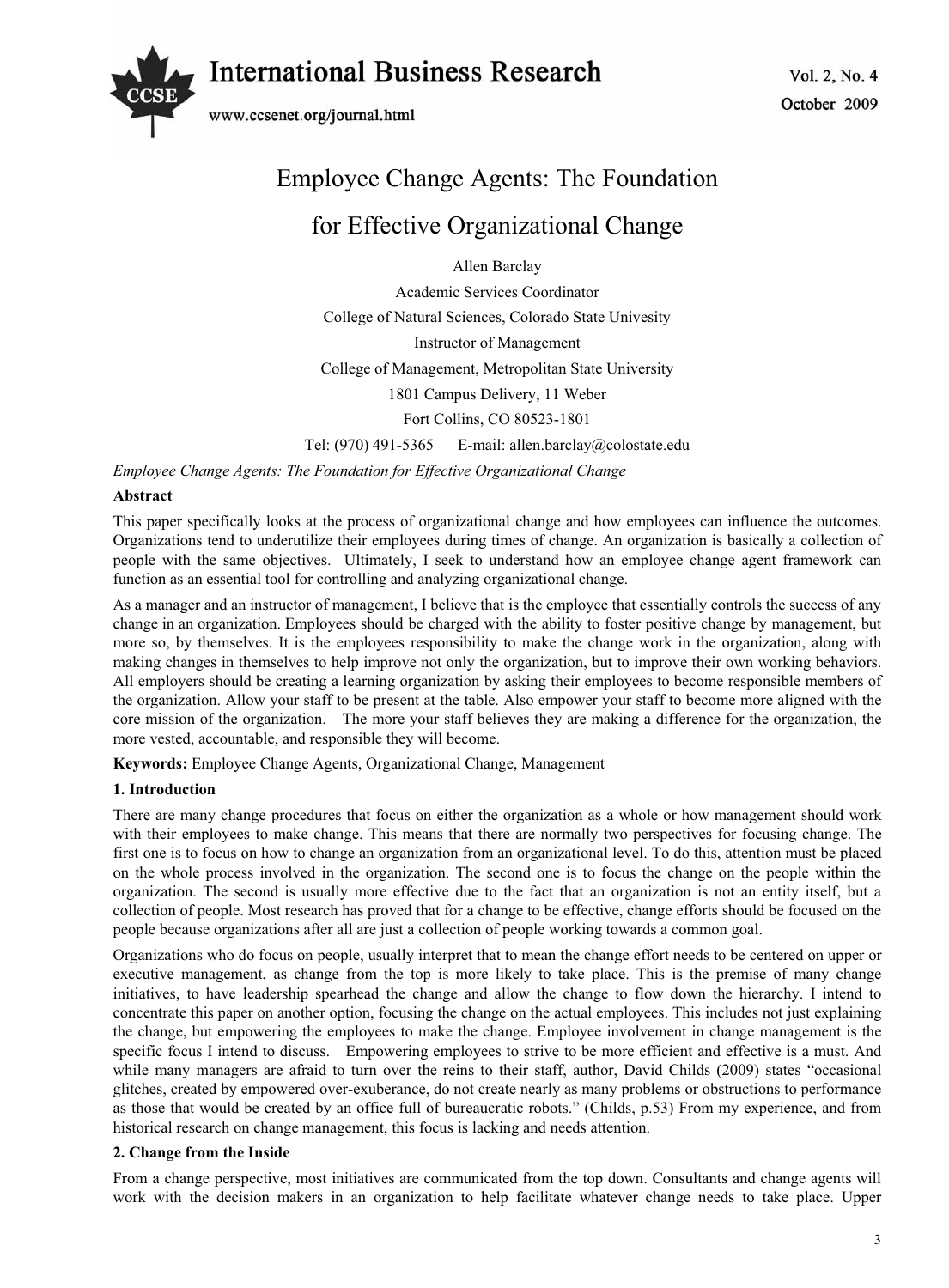management then works the change down the hierarchy of the organization. Through this and all other change techniques, the employees are given marching orders to transform. For employees to be successful, they must follow the change and implement the new 'ways' of the organization. What normally will distinguish a good change from a bad change is if the management can get buy-in from the employees.

Buy-in and following orders are necessary from staff to make any change work; however I believe more can be done. Organizations spend a great deal of time and money investing in change, only to hand this change over to the employees to be responsible for implementing the transformation. Since it is often up to the employees to make the change work, it should be the employees that are the focused upon by the organization.

As stated in several pieces of literature, employees are the most important aspect of an organization, just use the Hawthorne study as an example. Kinicki and Williams (2008) believe this to be true because, "…the people actually involved with the product or service are in the best position to detect opportunities for improvements" (p.46). This being said, they should also be the most important aspect of any change to the organization.

Within change, we are not normally changing the organization; we are changing the people in the organization. This reinforces the need to shift focus from the organization and management and instead target employees. If employees are the ones that are impacted by the change, they should be the ones that implement the change. For this to occur, employees need to realize their own potential in this change effort and take control of the situation.

Employees should be charged with the ability to foster positive change by management, but more so, by themselves. To do this I have developed a couple of questions that employees must ask themselves to become effective change agents. The first one relates to the employee taking control and implementing the change: *Is there something I can do to make the organization a better place?* The second question is more introspective and relates to employees taking the responsibility to change: *Is there something I personally need to change to make myself a better employee?* The answers to these questions provide the foundation for if an employee is ready to be a strategic partner within the organization.

• If the answer to the first question is yes, then it is the employee's responsibility to do what needs to be done to make the improvement.

• If the answer to the second question is yes, it is the employee's responsibility to do what needs to be done to make the improvement.

If the answer to the first question is no, then the employee is at a place where he or she needs to decide if the job is a correct fit.

If the answer to second question is no, then the employee also needs to decide if they have surpassed the growth potential in the job.

When an employee answers these questions, the focus should be related to either improving him or herself or the organization; if not, employees are hindering progress towards productive change.

## *2.1 Employees as Change Agents*

The first question focuses on an employee's ability to step up and control the organization. Leadership is not something granted by position; it is something that all people can learn to do. According to Burke (2008); "[Leadership] is usually associated with the behavior of senior executives" (p. 192). Whereas individual needs are focused on "the extent to which one's needs are met on the job" (p. 194). Not many change interventions focus on the actual employee adding input into the organization and/or the change taking place. As he also (2008) states, "…leaders do make a difference, especially in terms of organizational change" but they are only part of the process (p. 227). Change affects everyone, so everyone has to affect change. It is the individual employee that will have the most impact on if change will be effective.

As I stated earlier, employees are one of the most important pieces of an organization. Because they are so important, all change models discuss how to deal with employees during the change process. This is normally limited to telling employees how to change or what to do during the change. What the models do not discuss is how to have employees empower themselves to make the change. Professor Jerry Gilley at Colorado State University (2009) states, "that you cannot empower anyone, they must empower themselves." I agree and believe that this statement gets to the root of all change. The main questions an organization needs to consider are: what is change in an organization? Does the organization change or do the people change? If an organization is really just a group of likeminded people working towards a common goal, then it is easy to answer that question with; it is people that change. That is a pretty generic statement, but when there is change, it is the people in the organization that will have to either make the change, change their process for how they complete the task, and/or both. This means that what really needs to happen for a change to be successful is the people who make up the organization have to take control and make the initiative work.

This being true, how do we change people? Change is a foreign and strange phenomenon that does not come easy to most employees and most organizations have the people they presumably want because they hired them in the first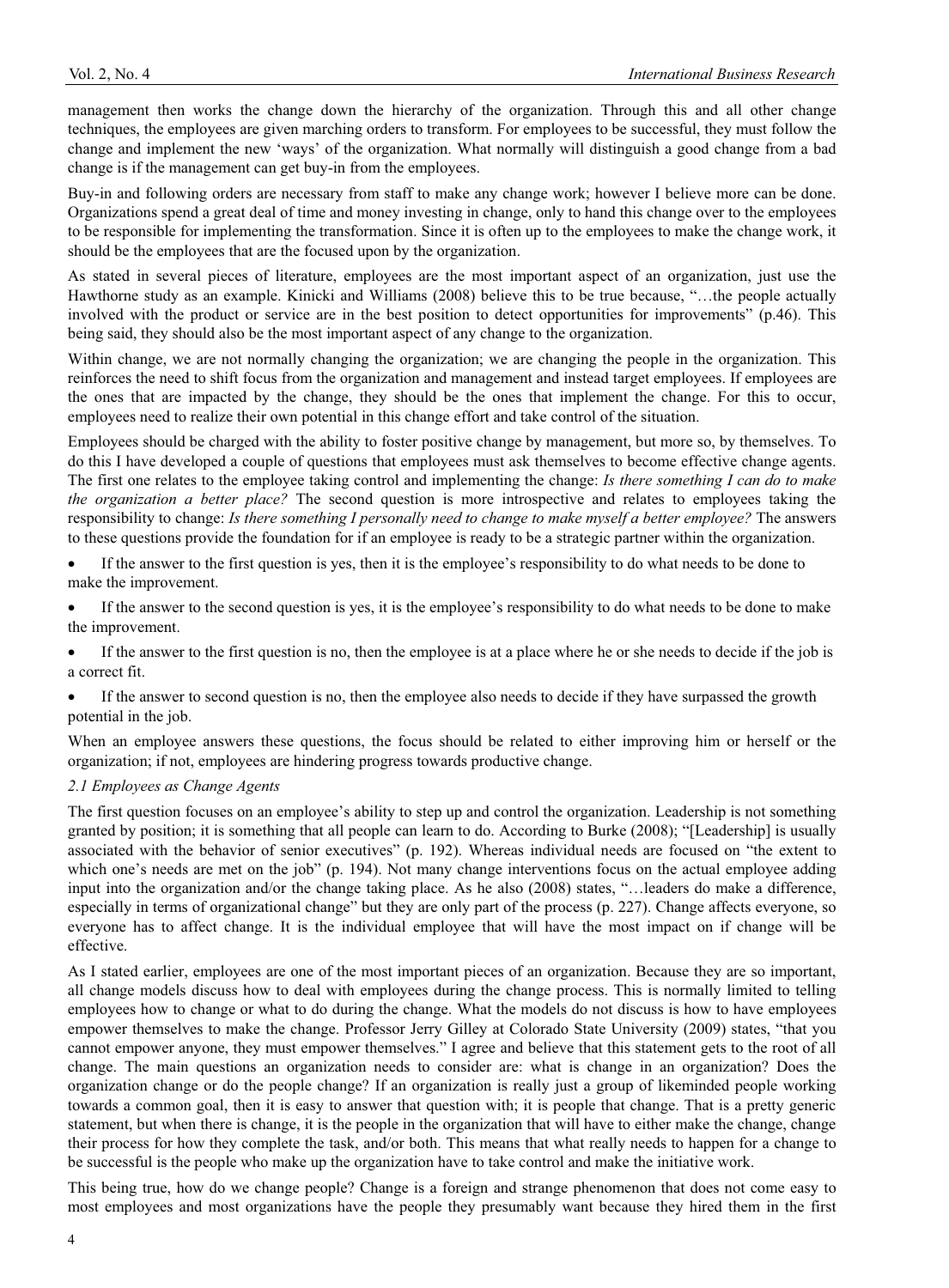#### *International Business Research* October, 2009

place. So really, we are not changing the people, but usually a process that they are doing to complete the work being done in the organization. During many change processes, organizations will and do change people. This is done through lay-offs, attrition, people frustrated and quitting, and new people hired on. Change does affect people, but the change must come from already hired employees that are performing at an optimal level. Sometimes they will not change, and that will lead back to negative consequences.

In order to keep the employees management will want and to make sure they are where the change starts, I propose that they reflect on the questions in this paper.

#### *2.2 Employee Responsibility to the Organization*

*Is there something you can do as an employee to make the organization a better place?* As an employee it is critical that they should always be asking this question. I already stated that an organization is a collection of likeminded people who have shared goals. If each employee were to ask this question every day, then change would not be so daunting. Change would merely be part of a daily routine. As part of Deming's (1960) philosophy, this is a big part of Total Quality Management (TQM). Deming (1960) states; managers must "get every employee involved. To build teamwork and trust, TQM companies see that every employee is involved in the continuous improvement process. This requires that workers must be trained and empowered to find and solve problems. The goal is to build teamwork, trust, and mutual respect." (p. 59) How better to do this than to teach all employees to continuously reflect on this question.

For this to be successful, management must encourage employees to ask this question, and allow them to act on the answers. This does not mean to give them free rein to make changes, but if the question is considered by the people who do the work, then the answer should help the process. If a true team member is continuously asking how they can improve, and they are the ones tied to the actual work, then this should lead to supportive buy-in, performance, and overall more effective and efficient change.

Employee buy-in is very important for change to be successful. Employees that feel that they are contributing to the organization will be happier about the change, and will work harder to be successful. What I am targeting is the personal aspects of an employee's own processes that all leaders should know. David Neeleman, founder and CEO of JetBlue Airways Corporation says when he worked at former employer Morris Air, "We had 250 people in their homes doing reservations at Morris Air… They were 30 percent more productive – they take 30 percent more bookings, by just being happier" (Friedman, 2005, p. 37). Empowered employees typically leads to productive benefits such as long term employment, increased job satisfaction, pride in the organization, and overall better communication, all of which contribute to lower operating expenses. Leaders must learn enough about their employees to create an environment that fosters long term loyalty that will allow employees to take the risk of asking how they can do what they do better. Other additional benefits of empowered and satisfied employees include the fact that long term employment saves the company in the long run due to lower turnover costs. Turnover costs can include advertisements for posting jobs, the hiring process which may include hidden costs such as salaries if a search committee is required, training new employees, as well as the stress on co-workers who have to help during the training process.

Leaders must have the ability to understand what is important to their employees. "Managers spend most of their time relating to other people – in conversations and meetings, in groups and committees, over coffee or lunch, on the phone, or on the Internet." (Bolman & Deal, 2002, p. 345) Henri Fayol, a French CEO was the first leader to start discussing what he called "employee equity" (Simms, 2002). Fayol believed that employees should be treated with respect and as equals with management. Thinking like this was pretty radical in the early  $20<sup>th</sup>$  century, but now times have changed. Today, I believe employees will be more productive if they are treated with respect. This leads us to our next question:

#### *2.3 Employee Responsibility to become more Effective and Efficient*

The second question focuses on an employee's ability to step up and control their own behavior. *Is there something you personally need to change to make yourself a better employee?* This question is a little different and the more important piece of this paper. Not only should good employees continuously ask about making the organization better, but they must also reflect on their own production behavior. Empowering employees to take the reins and make the change happen is great, but I also discussed earlier that there are times when the employee must change too. Management must be ready to help empower employees to also make changes in themselves. As an employee, and as a valued member of the organization, employees must also be critical of what they are doing to better themselves along with making the organization better.

Most changes in organizations are made at the individual level, and it is great when organizations have people that will continuously ask the first question. But how many people are willing to ask themselves the second question. If an organization must evolve to grow and be more productive, should not the people in the organization also do the same? I believe that the second question gets to the center of all change, what can each employee do to be better? If people thought like organizations, they would continue to make themselves strategic partners with the organization.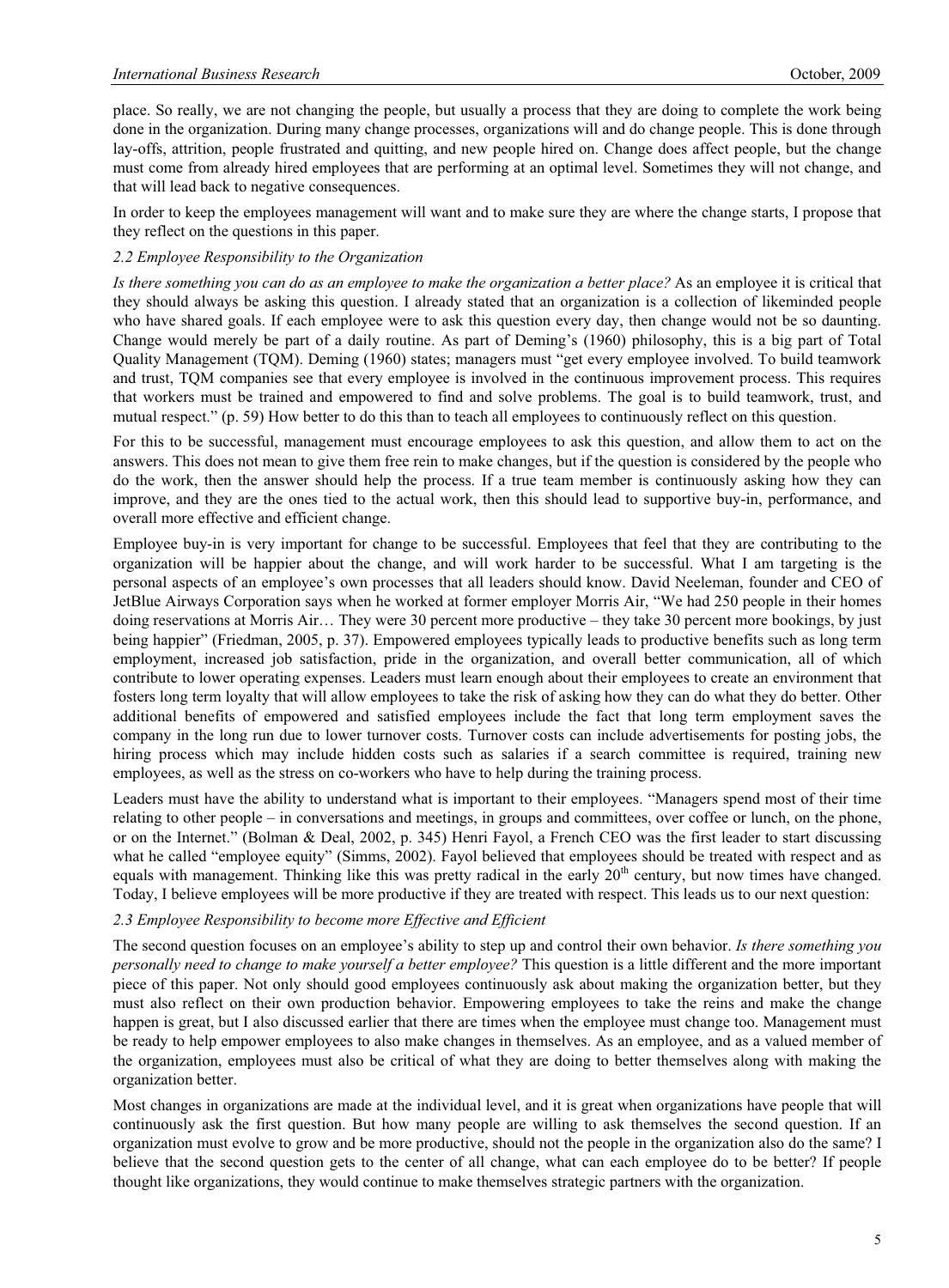Is there something I can do personally to make myself a better employee? That question is very difficult for most people to answer. Organizations spend millions of dollars continuously trying to answer that question about the company. If this logic can be brought down to the employee level, then each person in the company should be asking if they can do anything to make themselves better.

The Myers-Briggs and DISC are both used by organizations to assess how employees' personalities impact how they work with each other. But how often do they use these tests to explore how an employee works alone. It would make sense that if you could make each individual better then as a result it would make the whole organization better since an organization is a collection of individuals. As organizations work towards improving processes, they also need to work towards improving individual performance. This individual change for performance improvement refocuses from an employer making the individual more effective and efficient to the employee improving their own performance.

This concept explores motivation and how to motivate employees to become better at what they do on a daily basis. Motivation is a lot like empowerment, management cannot make an employee feel empowered, nor can they make an employee feel motivated. This is something that comes from within a person. Employees must motivate themselves. The old saying that you can lead a dog to water, but you cannot make them drink holds true for employees, you can hold out incentives, praise, and many other rewards, but you cannot make them work if they are not motivated.

So how do we as change agents make employees want to critically reflect and improve upon their own work behavior? By looking at these models, there are many areas that focus on individual performance, but they do not focus individual behavior. This is where this paper is intending to add to the existing literature and add a section about self motivation and individual work behavior. Management must realize that individual behaviors are based on what the individual wants to do at work. This idea is not new. In their book, *Management, a Practical Introduction*, Angelo Kinicki and Brian Williams (2008, p.46) discuss how Hugo Munsterberg stated back in 1892 that managers need to:

- 1) Study jobs and determine which people are best suited to specific jobs.
- 2) Identify the psychological conditions under which employees do their best work.
- 3) Devise management strategies to influence employees to management's interests.

Two out of three points by Munsterberg state that the employee must be engaged in their own work experience. Managers need to create a work environment that allows employees to internally motivate themselves for improvement. And the only way for managers to achieve this is to create a work environment that allows employees to want to answer the second question and want to improve their own behavior towards work.

It is time to add a new box to change models that discusses the individual employee work perspective. And it is time for management to take the perspective that employees cannot be forced to behave in a certain way, they must create a work environment that makes employees want to behave in a way that creates a more productive organization.

## **3. Managerial Responsibility**

Although the most important aspect of this paper is focused on employees changing their own behavior, it is also just as important for managers to understand this about their staff. Managers set the tone for the organization. They uphold and support the organizational culture. They must create an environment that fosters employees to want to succeed. As I stated earlier change does involve employees. And they usually are the component that has to drive the change to become effective. But to create organizational change that will last, managers and leaders must empower their subordinates to want to change.

Suggestions for managers would be to take a proactive approach to the questions asked in this article. Create an environment where these questions are part of the culture. These could also be implemented into annual reviews. All employers should be creating a learning organization by asking their employees to become responsible members of the organization. Allow your staff to be present at the table. Also empower your staff to become more aligned with the core mission of the organization. The more your staff believes they are making a difference for the organization, the more vested they become.

#### **4. Further Research**

Because most of the organizational change research in the past focuses on management, not much is written about focusing on employees. The limitations of this paper are contained to what has been previously written and my own past experience as a manager and leader. Further research, both quantitative and qualitative, is needed in this area. Beyond further research, it is important to understand the most employees think that they are already doing what is being suggested in this paper. The issue then lies in the gap between what is, and what should be. And this is the area that should be focused upon my managers.